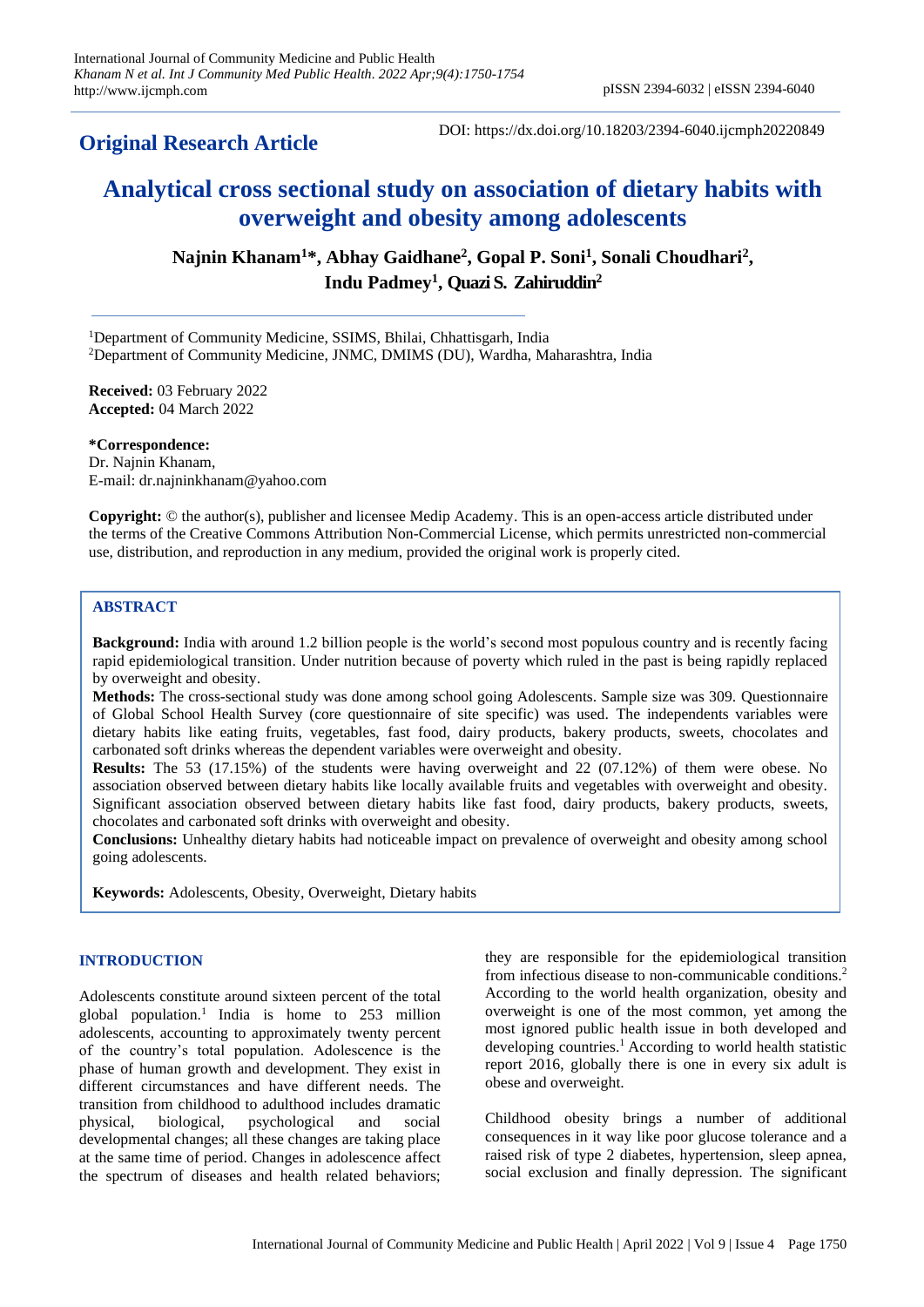health problems will be seen in the upcoming generation of adult as the present childhood obesity epidemic passes to adulthood, and their need for medical care remaining throughout life times.

The high cost to the health care services, the social loss and heavy burdens carried by the individual's involvement will be great.<sup>2,3</sup> Obesity is multi factorial, based on genetic factors as well as behavioral factors. On the other hand, few studies reported unhealthy dietary habits contribute as modifiable risk factors, can had noticeable impact on prevalence of overweight and obesity among adolescents which can be prevented by early identification. Keeping this in mind this study was done to assess association of dietary habits like eating junk foods, sweets and bakery items with overweight and obesity among school going Adolescents.

# **METHODS**

#### *Study setting, study design and study period*

The study was undertaken in one of the private senior secondary schools of urban area of central India. It was a school based analytical cross sectional study. The study was done from January to July 2018.

#### *Study participants*

The study participants were had the following inclusion criteria: students were present on the day of data collection and willing to participate, age group between 10 to 18 years and were not having any physical disabilities. The study participants were had the following Exclusion criteria: sick students on the day of data collection, age below 10 years and above 18 years.

#### *Sample size, sampling method and study tool*

Sample size was calculated by using the formula,  $n = (Z)$  $\alpha/2$ <sup>2</sup> pq/d2.<sup>4</sup> Where (Z) is the level of significance at 5% i.e.95% confidence interval and the value  $(Z=1.96)$ , (P) is the prevalence of obesity in adolescent (27.8%) drawn from prior research and the value  $(p=0.278)$ , the value of  $(q=0.722)$ , (d) is the error of margin (5%=0.05) and the value of  $(n=309)$ .<sup>5</sup> Students were included from class fifth to twelfth, to cover the age limit between 10-18 years. There was total eight classes from fifth to twelfth. To cover sample size of 309, strata of 39 students from each class was formed by stratified sampling method and got total 312 study participants (students). In each class there were three to four sections with approximately 40-45 students in each section. To cover strata of 39 students, one section randomly from each class was selected. A pre-structured and pre tested questionnaire of global school health survey (site specific core questionnaire) modules 2006 was used.<sup>6</sup> With the help of senior faculty few questions were modified due to demand of sitespecific food items.

#### *Study variables*

Dependent variables were overweight and obesity whereas the independent variables were dietary habits like eating locally available vegetables, fruits, dairy products, bakery items, fast foods, sweets, chocolates and carbonated soft drinks.

## *Definition (overweight and obesity)*

Overweight is defined as a BMI at or more than the 85th percentile but below the 95th percentile for children /teens of the same age and sex. Obesity is defined as a BMI at or more than the 95th percentile for children/teens of the same age and sex.<sup>7</sup>

#### *Data collection technique*

After explaining the study objectives, study tool andethical aspects of the research to the school higher authority and students, the students were interviewed. Body weight was measured to the nearest 100 g, with minimal /light weight clothing and without shoes, using a calibrated portable scale. Height was measured to the nearest cm with the study participant in the full standing position without shoes using measuring tape. Body mass index (BMI) was calculated as using WHO anthro plus software.

#### *Data entry and analysis*

Data entry and analysis was performed using the statistical software IBM SPSS Statistics for Windows, Version 21.0 (Released 2012) IBM Cor, Armonk, NY. Out of 312 study participants, three were excluded from the study as the information was incomplete. Data of 309 participants were analyzed.

# **RESULTS**

#### *Participants according to their BMI status*

It was observed that majority 225 (72.82%) of them were having normal weight, followed by 53 (17.15%) were overweight and 22 (07.12%) were obese (Table 1).

#### **Table 1: Distribution of study participants according to their BMI status (n=309).**

| <b>BMI</b>    | Total, $N(\%)$ |
|---------------|----------------|
| Under weight  | 09(2.91)       |
| Normal weight | 225 (72.82)    |
| Over weight   | 53 (17.15)     |
| <b>Obese</b>  | 22(7.12)       |

#### *Association of dietary habits with overweight*

No association observed between eating locally available fruits and vegetables with overweight among school going adolescents.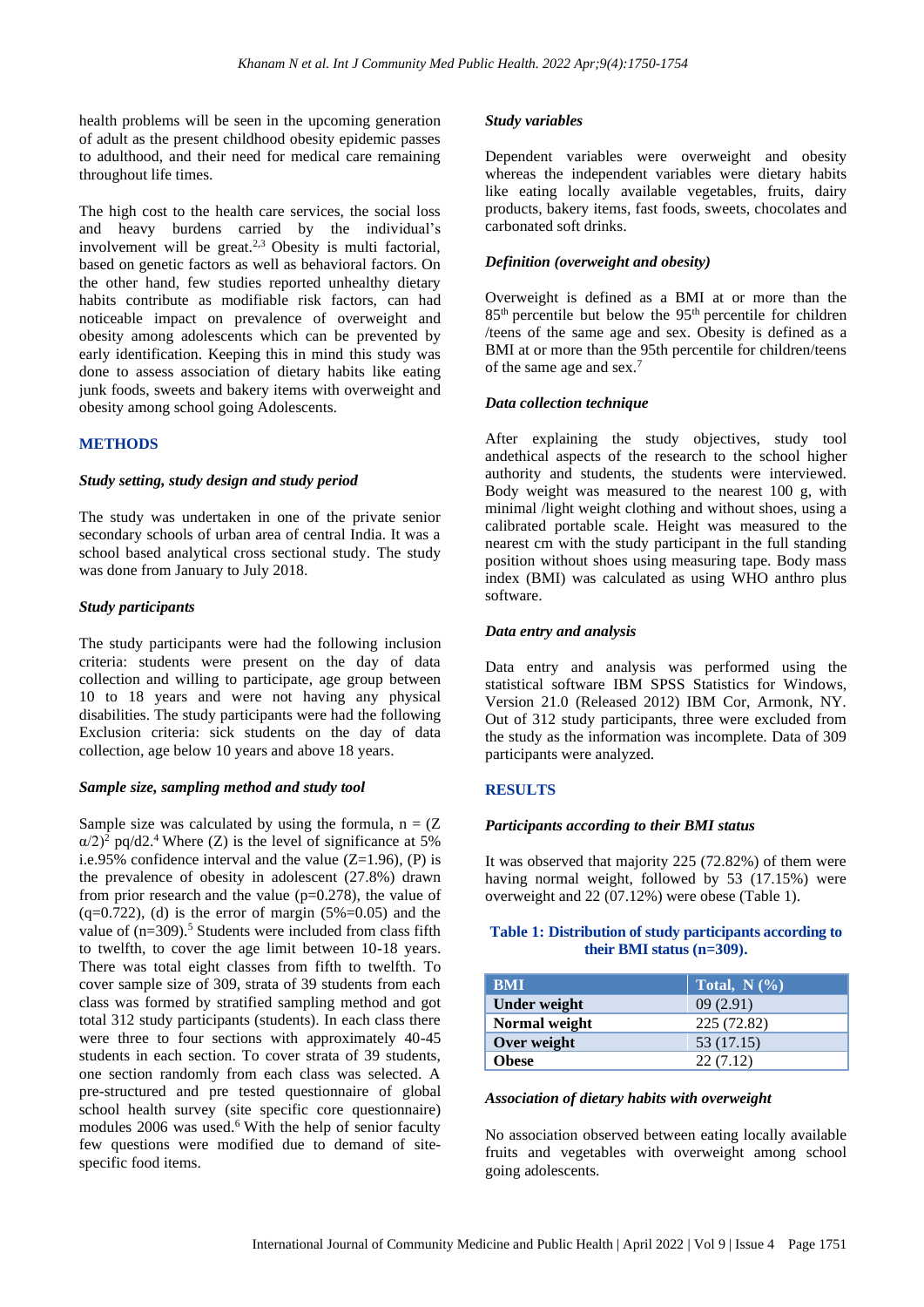| <b>Variables</b>                   |                                 | <b>Normal weight</b><br>$N = 225$<br>Frequency $(\% )$ | Overweight<br>$N=53$<br>Frequency (%) | X2    | P value |
|------------------------------------|---------------------------------|--------------------------------------------------------|---------------------------------------|-------|---------|
| Eat<br>locally available<br>fruits | Did not eat during past 30 days | 29 (12.89)                                             | 15 (28.30)                            |       | 0.06    |
|                                    | One time per day                | 77 (34.22)                                             | 14 (26.42)                            | 7.75  |         |
|                                    | Two times per day               | 77 (34.22)                                             | 16(30.19)                             |       |         |
|                                    | Three times per day             | 42 (18.67)                                             | 08 (15.09)                            |       |         |
|                                    | One time per day                | 64 (28.44)                                             | 15 (28.30)                            |       | 0.416   |
| Eat                                | Two times per day               | 70 (31.11)                                             | 20 (37.73)                            | 44    |         |
| locally available vegetables       | Three times per day             | 44 (19.55)                                             | 12(22.64)                             |       |         |
|                                    | four times per day              | 47 (20.88)                                             | 06 (11.32)                            |       |         |
|                                    | Did not eat during past 30 days | 82 (36.44)                                             | 06(11.32)                             |       | 0.001   |
| <b>Drink carbonated soft</b>       | One time per day                | 131(58.22)                                             | 17(32.07)                             | 88.70 |         |
| drinks                             | Two times per day               | 12(05.34)                                              | 30(56.61)                             |       |         |
| Eat<br>fast food                   | Did not eat during past 30 days | 36(16)                                                 | 01 (1.89)                             |       | 0.015   |
|                                    | One time per day                | 159 (70.67)                                            | 41 (77.36)                            | 8.289 |         |
|                                    | Two times per day               | 30(13.33)                                              | 11(20.75)                             |       |         |
|                                    | Did not eat during past 30 days | 04(1.78)                                               | 05(09.43)                             |       | 0.002   |
|                                    | One time per day                | 64 (28.45)                                             | 04 (07.56)                            |       |         |
| Eat<br>dairy products              | Two times per day               | 99 (44)                                                | 29 (54.72)                            | 16.61 |         |
|                                    | Three times per day             | 38 (16.89)                                             | 10(18.86)                             |       |         |
|                                    | four times per day              | 20 (08.88)                                             | 05(09.43)                             |       |         |
| Eat<br>bakery products             | Did not eat during past 30 days | 06(2.67)                                               | 02(3.78)                              |       | 0.001   |
|                                    | One time per day                | 76 (33.77)                                             | 11 (20.76)                            |       |         |
|                                    | Two times per day               | 105(46.67)                                             | 10(18.87)                             | 44.50 |         |
|                                    | Three times per day             | 29 (12.89)                                             | 16(30.18)                             |       |         |
|                                    | four times per day              | 09(4)                                                  | 14(26.41)                             |       |         |
| Eat<br>sweets<br>and chocolates    | Did not eat during past 30 days | 22(9.77)                                               | 05(9.43)                              |       | 0.006   |
|                                    | One time per day                | 149 (66.23)                                            | 20 (37.73)                            |       |         |
|                                    | Two times per day               | 32 (14.23)                                             | 19 (35.86)                            | 19.27 |         |
|                                    | Three times per day             | 21 (9.33)                                              | 08 (15.09)                            |       |         |
|                                    | four times per day              | 01(0.44)                                               | 01(1.89)                              |       |         |

**Table 2: Association of dietary habits (past 30 days, number of times per day) with overweight.**

Most 131 (58.22 %) of them were drinking carbonated soft drinks one times per day had normal weight as compared to drinking two times per day 30 (56.61 %) had overweight. This difference was statistically significant (Chi-square= $88.70$  and  $p=0.001$ ) and association between drinking of carbonated soft drink with overweight among school going adolescent observed. Also association observed between eating fast food and overweight (Chisquare=08.289 and  $p=0.015$ ) and this difference was statistically significant. Most 99 (44%) of the students were eating dairy products one times per day had normal weight compared to two times per day 29 (54.72%) had overweight. This difference was statistically significant (Chi-square=16.61 and p=0.002). It was observed that majority of them were eating bakery products two times per day 105 (46.67%) had normal weight as compared to eating three times per day 16 (30.18%) had overweight. The significant association observed between eating bakery products and overweight with Chi-square (44.50) and p (0.001). Also significant association observed between eating sweets and chocolates with overweight (Chi-square=19.27 and  $p = 0.006$ ) (Table 2).

#### *Association of dietary habits with obesity*

No association observed between eating locally available vegetables and fruits with obesity among school going adolescents. It was found that most of them 131 (58.22%), were drinking carbonated soft drinks one times per day had normal weight and 11 (50%) were drinking two times per day had obesity. Statistically significant association observed between carbonated soft drink with obesity (Chi-square= $50.28$  and  $p=0.001$ ). Maximum number of students were eating fast food one times per day 159 (70.66%) had normal weight and two times per day 15 (68.18%) had obesity. Statistically significant association observed between fast food eating habits with obesity. Most of the students were eating dairy products one times per day 99 (44%) had normal weight and three times per days 10 (45.45%) had obesity. Statistically significant association observed between eating dairy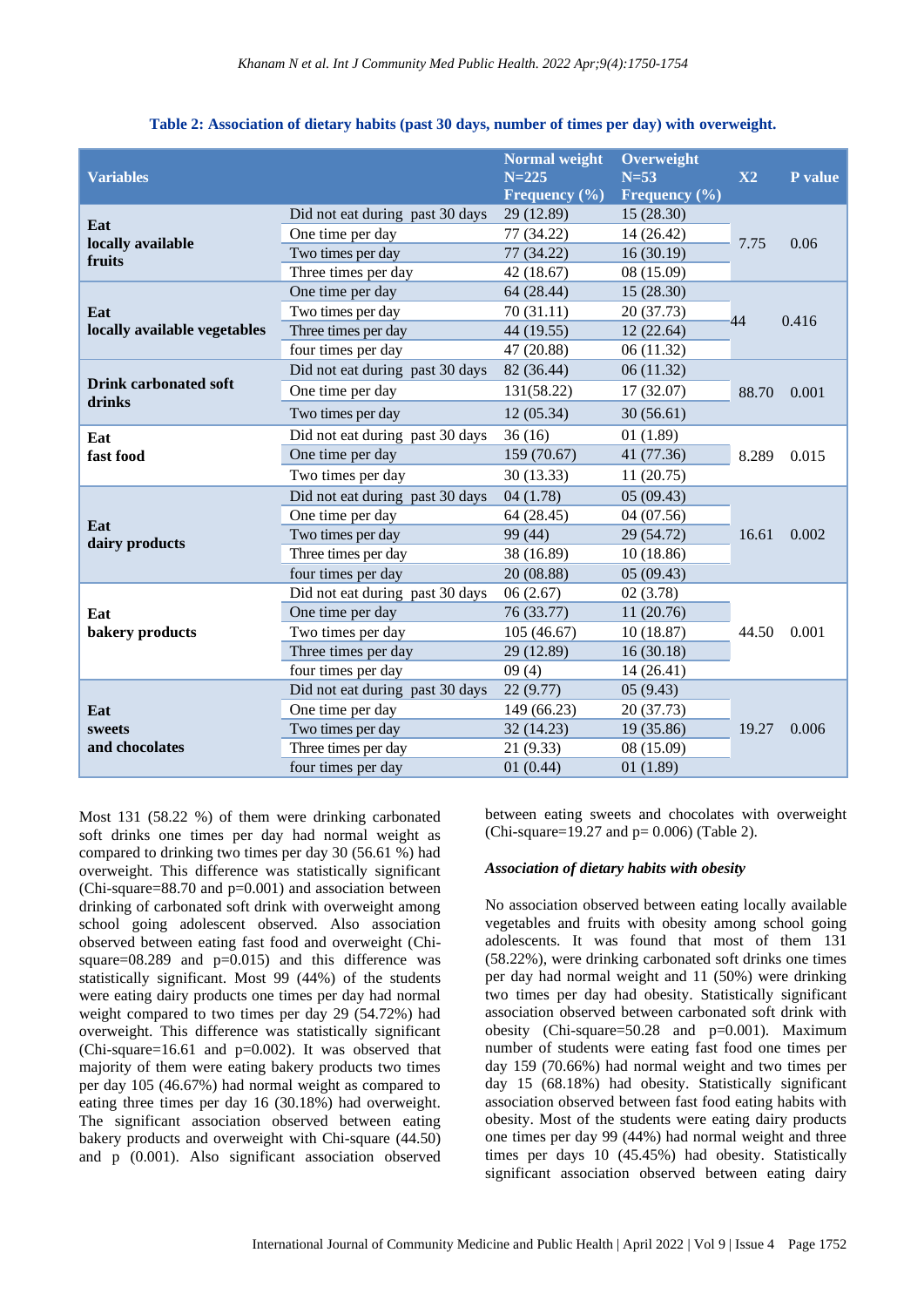products with obesity (Chi-square=23.90 and p=0.008). It was also observed that most of them were eating bakery products two times per day 105 (46.66%) had normal weight and four times per days 15 (68.18%) had obesity. The statistically significant association observed between

eating bakery products with obesity (Chi-square=99.49 and  $p=0.001$ ). Most of them were eating sweets & chocolates one time per day 149 (66.23%) had normal weight and three times per days 10 (45.45%) had obesity. This difference was statistically significant (Table 3).

| Table 3: Association of dietary habits (past 30 days, number of times per day) with obesity. |  |  |  |  |  |
|----------------------------------------------------------------------------------------------|--|--|--|--|--|
|----------------------------------------------------------------------------------------------|--|--|--|--|--|

| <b>Variables</b>                       |                                 | <b>Normal</b> weight<br>$N = 225$<br>Frequency $(\% )$ | Overweight<br>$N=53$<br>Frequency $(\% )$ | $\mathbf{X2}$ | P value     |
|----------------------------------------|---------------------------------|--------------------------------------------------------|-------------------------------------------|---------------|-------------|
| Eat<br>locally available<br>fruits     | Did not eat during past 30 days | 29 (12.88)                                             | 06 (27.27)                                |               |             |
|                                        | One time per day                | 77 (34.22)                                             | 04(18.18)                                 |               | 4.706 0.194 |
|                                        | Two times per day               | 77 (34.22)                                             | 07(31.82)                                 |               |             |
|                                        | Three times per day             | 42 (18.68)                                             | 05(22.73)                                 |               |             |
|                                        | One time per day                | 64 (28.44)                                             | 07(31.82)                                 |               | 0.819       |
| Eat                                    | Two times per day               | 70 (31.12)                                             | 06 (27.27)                                | 1.924         |             |
| locally available vegetables           | Three times per day             | 44 (19.55)                                             | 03(13.64)                                 |               |             |
|                                        | four times per day              | 47 (20.89)                                             | 06 (27.27)                                |               |             |
|                                        | Did not eat during past 30 days | 82 (36.44)                                             | 08 (36.36)                                |               | 0.001       |
| <b>Drink carbonated soft</b><br>drinks | One time per day                | 131 (58.22)                                            | 03(13.64)                                 | 50.28         |             |
|                                        | Two times per day               | 12(5.34)                                               | 11(50)                                    |               |             |
| Eat                                    | Did not eat during past 30 days | 36(16)                                                 | 02(9.09)                                  |               | 0.001       |
| fast food                              | One time per day                | 159 (70.66)                                            | 05(22.73)                                 | 40.65         |             |
|                                        | Two times per day               | 30 (13.34)                                             | 15(68.18)                                 |               |             |
|                                        | Did not eat during past 30 days | 04(1.78)                                               | 02(9.09)                                  |               | 0.008       |
|                                        | One time per day                | 64 (28.45)                                             | 02(9.09)                                  |               |             |
| Eat<br>dairy products                  | Two times per day               | 99 (44)                                                | 03(13.64)                                 | 23.90         |             |
|                                        | Three times per day             | 38 (16.88)                                             | 10(45.45)                                 |               |             |
|                                        | four times per day              | 20 (8.89)                                              | 05(22.73)                                 |               |             |
| Eat<br>bakery products                 | Did not eat during past 30 days | 06(2.67)                                               | 02(9.09)                                  |               | 0.001       |
|                                        | One time per day                | 76 (33.78)                                             | 03 (13.64)                                |               |             |
|                                        | Two times per day               | 105 (46.66)                                            | 01(4.54)                                  | 99.49         |             |
|                                        | Three times per day             | 29 (12.89)                                             | 01(4.54)                                  |               |             |
|                                        | four times per day              | 09(4)                                                  | 15 (68.18)                                |               |             |
| Eat<br>sweets<br>and chocolates        | Did not eat during past 30 days | 22(9.77)                                               | 02(9.09)                                  |               |             |
|                                        | One time per day                | 149 (66.23)                                            | 03 (13.64)                                |               |             |
|                                        | Two times per day               | 32 (14.22)                                             | 04(18.18)                                 | 51.60         | 0.001       |
|                                        | Three times per day             | 21 (9.33)                                              | 10(45.45)                                 |               |             |
|                                        | four times per day              | 01(0.45)                                               | 03(13.64)                                 |               |             |

#### **DISCUSSION**

The present school based cross sectional study was carried out in one of the private senior secondary schools of India with the objective to assess the association between dietary habits with overweight and obesity among adolescents. In the present study 53 (17.15%) participants were overweight and 22 (07.12%) were obese.

While Study done by Daradken et al reported the overall prevalence of overweight was 18.50% and obesity was 19.10%.<sup>8</sup> [Chan](https://www.ncbi.nlm.nih.gov/pubmed/?term=Chan%20YY%5BAuthor%5D&cauthor=true&cauthor_uid=28934939) et al in their study reported 51.20 % were overweight and obese.<sup>9</sup> In the present study there is no association found between eating locally available

vegetables and fruits with overweight and obesity.

Whereas eating fast food, dairy products, bakery products, sweets, chocolates and carbonated soft drinks were significantly associated with overweight and obesity. Vilchis et al in their study reported children with healthy dietary habits exhibited a decreased risk of obesity compared with children with unhealthy dietary habits.<sup>10</sup> Desalew et al and Al-Kutbe et al in their studies reported children who preferred sweetened foods more likely to be overweight or obese as compared to those who did not preferred sweetened foods.<sup>11,12</sup> Smetanina et al in their study explained a weak dietary influence on the etiology of obesity.<sup>13</sup> Zhang et al in their study mentioned overweight or obese children consumed more meat